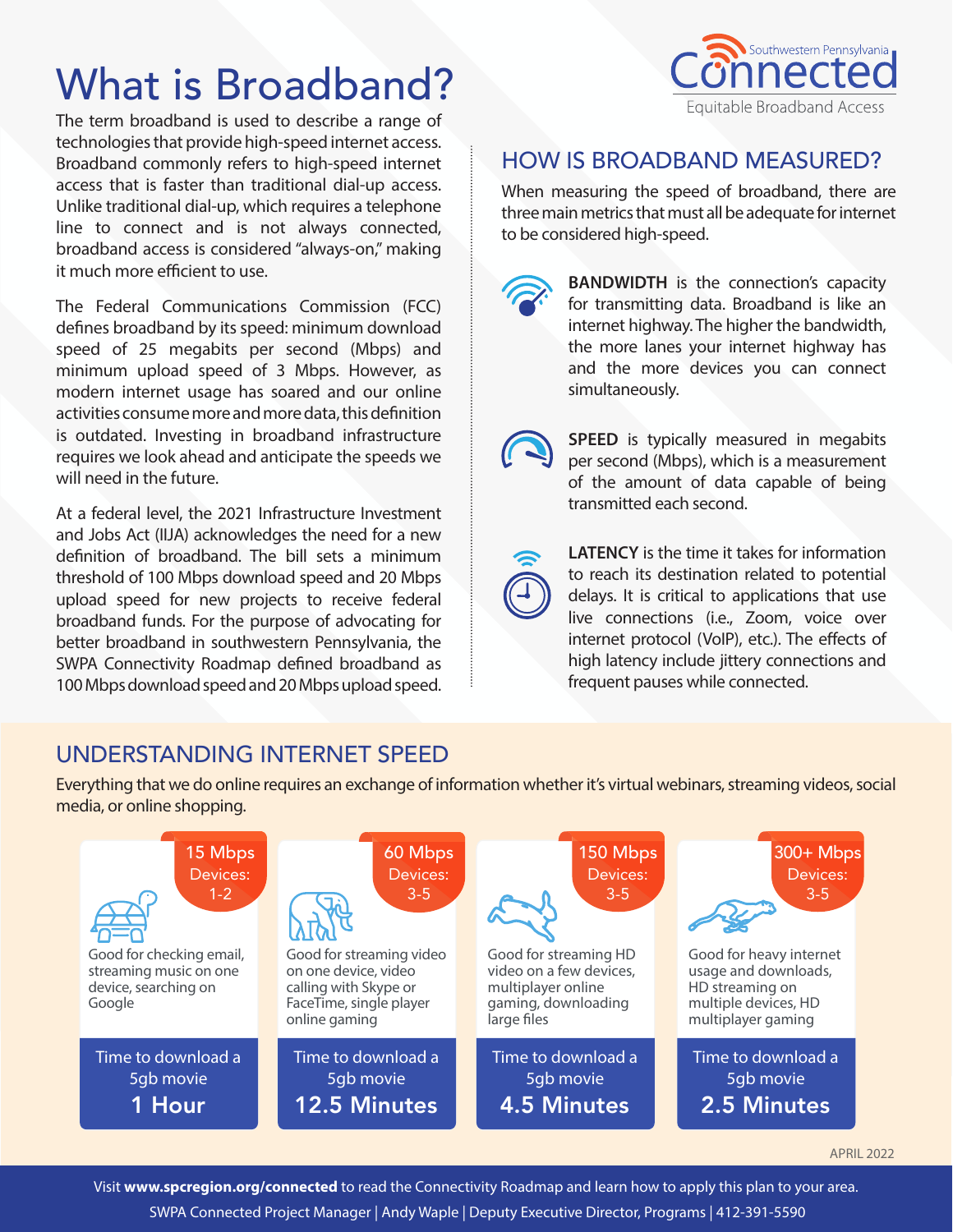# How Does Broadband Get to You?



Broadband service is delivered through multiple technologies. Internet Service Providers (ISPs) typically provide fixed broadband services and mobile network carriers typically provide mobile broadband services. The service provider offers their service through an infrastructure network and typically sells this service for a fee. The most common technologies used in these infrastructure networks are shown below:



Barriers may occur at multiple places throughout the delivery process. Typically for an end-user to receive service, the infrastructure must reach their location, the user must purchase service from the provider, and they must have an appropriate device to receive the service.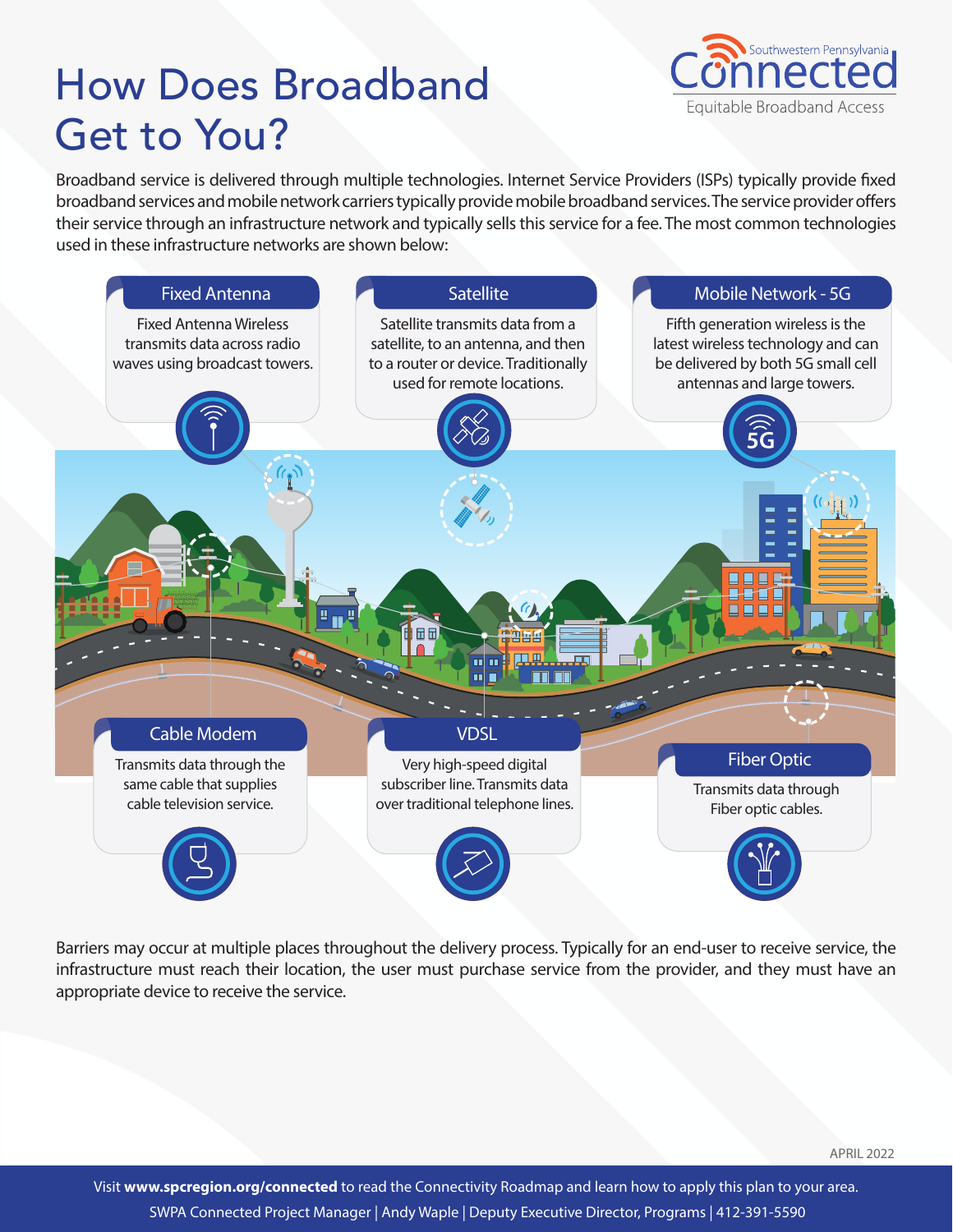# Broadband Benefits to My Community



High-speed internet connectivity is a necessity in today's world. The internet is a gateway to access resources and support like never before and it is only growing. In addition to the access it provides individuals, connectivity is essential for communities to thrive from an economic standpoint. Businesses and a variety of industries rely on highspeed internet for production, manufacturing, communications and so much more. The benefits of broadband for individuals and communities are boundless.

# IMPROVED EDUCATION

Now more than ever internet access is essential for education. During the COVID-19 pandemic, a **[Pew Research Center survey](https://www.pewresearch.org/fact-tank/2021/10/01/what-we-know-about-online-learning-and-the-homework-gap-amid-the-pandemic/)** found that nine-inten U.S. parents with children in K-12 had some online instruction. Federal Communications Commission (FCC) data consistently shows that one in three households don't have broadband at home and this gap has been coined the "homework gap" as many students are assigned homework that requires online access, but they do not have reliable access at home. Ensuring broadband internet reaches every home, no matter the income level or community type, provides children and youth the opportunities and access they deserve for their education.

# BETTER HEALTH

There is evidence that lack of internet access and adoption has a negative impact on health outcomes. The FCC has identified broadband access as a **[social determinant](https://www.fcc.gov/health/SDOH)  [of health](https://www.fcc.gov/health/SDOH)** and has prioritized fostering digital equity to provide access to healthcare services to underserved and marginalized communities. Connected care services, whether remote patient monitoring, telehealth visits, or mobile health applications can provide cost savings for patients and better health outcomes by allowing patients to receive care when they need it, wherever they are.



Not only do a variety of industries rely on high-speed internet access for efficient and cost-effective operations, high-speed internet also provides entrepreneurs opportunities outside of brick-and-mortar business methods and opens the doors to e-commerce. In addition, high-speed internet provides access to a larger workforce market.

# INCREASED PRODUCTIVITY

High-speed internet provides businesses the opportunity to incorporate more efficient processes, whether it's communications and marketing, optimizing production, or supply chains. Businesses also have more flexibility to offer online services, mobile applications, or e-commerce to the convenience of their customers. In addition, through broadband connectivity, business partnerships and collaborations can be virtual so the business can easily expand operations through telework approaches or contract certain aspects to assist in their growth and service delivery.

APRIL 2022

 $\mathbf{\hat{z}}$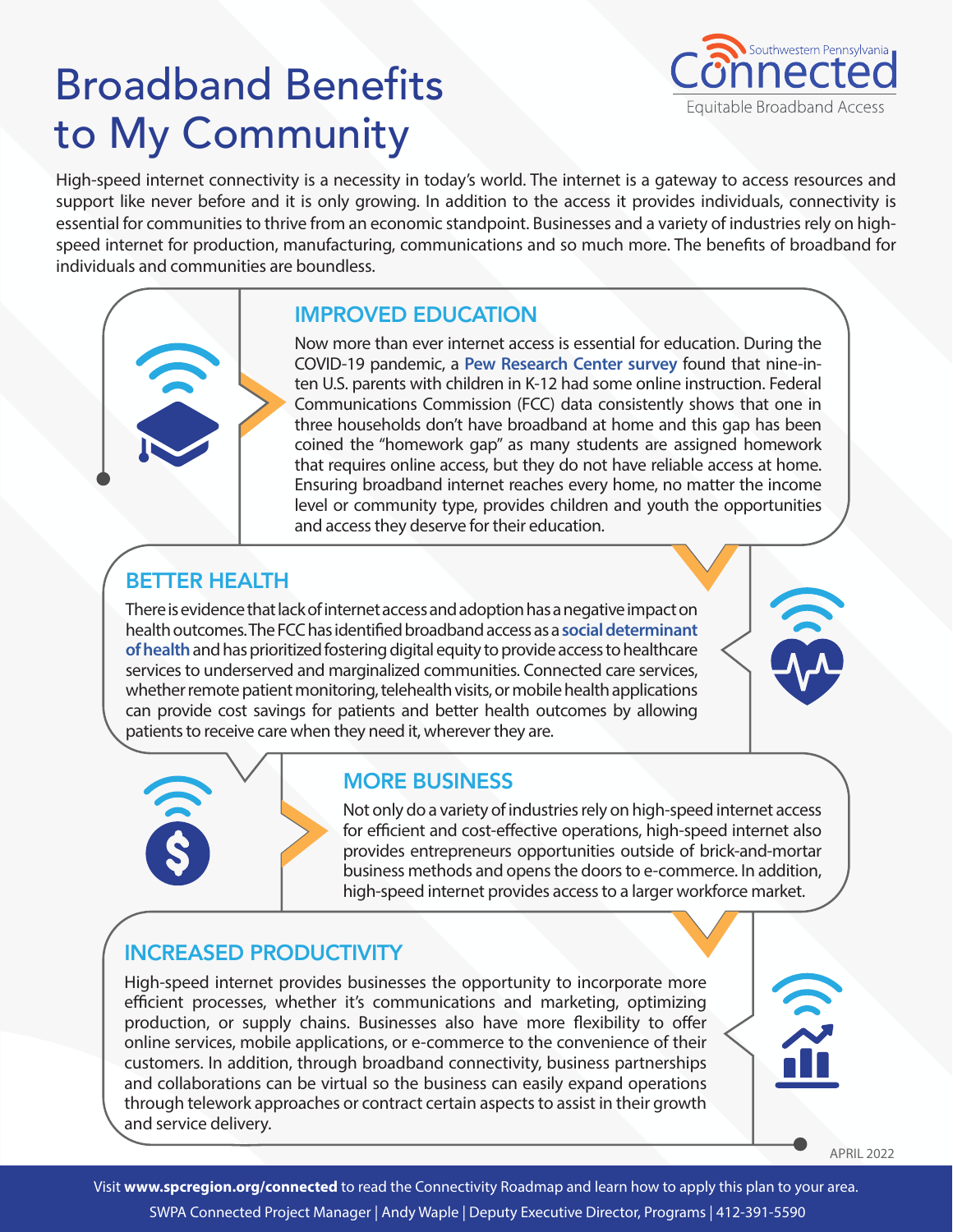# Expanding My Digital Knowledge



It is more important than ever to feel comfortable using a computer and leveraging internet resources to keep you informed, connect you with friends and family, and to benefit from and participate in many services that are available online. In addition to helping with everyday needs, computer skills are becoming increasingly essential for schoolwork and to join and advance in the workforce.

There are a lot of wonderful resources and programs available in communities to help you gain the necessary skills to use the internet safely and confidently for your healthcare, school, or work needs. Some of the resources or programs are available at no cost, while others do have a fee associated.

Check out the resources below to help you on your way to increased digital knowledge! This is not an exhaustive list. Community partners, libraries and nonprofits are working every day to provide new courses and opportunities, so please be sure to reach out to your community organizations to see if there are classes available to you!



# **RESOURCES**

## **FOR DEVICES**

• [Computer Reach – Digital Literacy & Refurbished](https://www.computerreach.org/)  **[Equipment](https://www.computerreach.org/)** 

# **DIGITAL LEARNING SOURCES**

- [State Library of Pennsylvania PA Online Learning](https://my.nicheacademy.com/paocl)
- [Goodwill Community Foundation Technology](https://edu.gcfglobal.org/en/subjects/tech/)  **[Tutorials](https://edu.gcfglobal.org/en/subjects/tech/)**
- [Public Library Association Digital Learn Courses](https://www.digitallearn.org/)

# **ALLEGHENY COUNTY**

- **• Carnegie Library Events:** [Digital Skills](https://www.carnegielibrary.org/events/)
- **• Literacy Pittsburgh:** [Classes & Tutoring](https://www.literacypittsburgh.org/programs/)
- **• McKeesport:** [Anna Middleton White Computer Classes](https://www.amwlearningcenter.org/computer-literacy.html)
- **• Allegheny County PA CareerLink®:** [Computer Skills Workshop and Training](https://www.pacareerlink.pa.gov/jponline/JobSeeker/Calendar?eB6mMRju48wMGpO29SVZTa06QM@@66m2D5nD17gTt78-4p2yQRpfSKiMEx5xPF86PYzZyMj5euQLy@DjlwjjJzlw1Xx0yZQ6)
- **• Goodwill Southwestern Pennsylvania:**  [Digital Tools Boot Camp](https://www.goodwillswpa.org/digital)
- **• Community College of Allegheny:**  [Career & Training Programs](https://www.ccac.edu/workforce/workforce-community-training/career-preparation-and-training.php)
- **• Dormont Public Library:**  [Individual Computer Classes](https://dormontlibrary.org/programs/free-individual-computer-classes-at-dormont-library/)
- **• Shaler North Hills Library:** [Technology Assistance and Training](https://www.shalerlibrary.org/for-adults/technology-programs/)
- **• Whitehall Public Library:** [Tech Help: Virtual Tech Clinics](https://www.whitehallpubliclibrary.org/adults-parent/adults/technology-classes/)
- **• Northern Tier Library:**  [Technology Help - Computer Classes](http://www.eventkeeper.com/mars/xpages/N/NTRL/EK.cfm?zeeOrg=NTRL)
- **• South Park Township Library:**  [Computer Classes](http://www.eventkeeper.com/mars/xpages/S/SPARK/EKP.cfm?zeeOrg=SPARK)

# **ARMSTRONG COUNTY**

- **• Career T.R.A.C.K:** [Basic Computer Skills](http://www.tricountyct.com/index.php/programs-services/basic-computer-skills)
- **• Armstrong County PA CareerLink®:**  [Computer Skills Workshop and Training](https://www.pacareerlink.pa.gov/jponline/JobSeeker/Calendar?8z5WYusgg1ha0tXrCpQX2oE8_Xu72W3Bz_tov4@yZLw-DQ5fH_T5THH4hD0x_XzXmbDssIIVa4BnFISF9DOUmYNznAvOfsHX)
- **• Armstrong Center for Community Learning:**  [Workforce Development](https://www.armstrongcenter.org/adult-education/workforce-development/)
- **• Armstrong County Library:** [Digital Resources](https://www.armstronglibraries.org/fc-resources)

# **BEAVER COUNTY**

- **• Community College of Beaver County:** [Computer & Technology Courses](https://ccbc.coursestorm.com/category/computers-technology)
- **• Beaver County PA CareerLink®:** [Computer Skills Workshop and Training](https://www.pacareerlink.pa.gov/jponline/JobSeeker/Calendar?Hfz8slKEsfk3SeLwUqi9h89aY4bLfLssdP4jvuFRA9o-ZYkYy_U7xFTgNKz3gUj@2Wthula7W1reOr8Nwn70NIIAxXVlYhy@)
- **• BF Jones Memorial Library:** [Computer Training](https://bfjonespa.universalclass.com/register.htm)

# **BUTLER COUNTY**

- **• Career T.R.A.C.K:** [Basic Computer Skills](http://www.tricountyct.com/index.php/programs-services/basic-computer-skills)
- **• Butler County PA CareerLink®:** [Computer Skills Workshop and Training](https://www.pacareerlink.pa.gov/jponline/JobSeeker/Calendar?HDcOPAay8qJ9SgAR6PVjwDst8Vi_XxjlBwnjx0WtmFk-4nngKEZ5k3E6ERiOKDqg1tepyO4oNx5m7fxypWdklZAON5nvgpKg)
- **• Robin's Home:** [Basic Computer Classes](https://robinshome.us/free-basic-computer-classes/)
- **• Butler County Community College Continuing Education:** [Computer & Technology](https://bc3.augusoft.net/index.cfm?method=ClassListing.ClassListingDisplay&int_category_id=10&int_sub_category_id=3&int_catalog_id=)
- **• Cranberry Senior Center:** [Computer Classes](https://www.cranberrytownship.org/891/Computer-Classes)
- **• Evans City Library:** [Technology help by appointment only](https://www.evanscitylibrary.org/resources)

# **FAYETTE COUNTY**

**• Fayette County PA CareerLink®:** [Computer Skills Workshop and Training](https://www.pacareerlink.pa.gov/jponline/JobSeeker/Calendar?yQZi6QZmRZsjh2qoQ6jxxzWpPJwPRX5PmsZdzKACgWU-nVtJzbu4_8VQS3FRBqw8cRPU4sI8@SAMPcLko0mn5cErcjN1JUz8)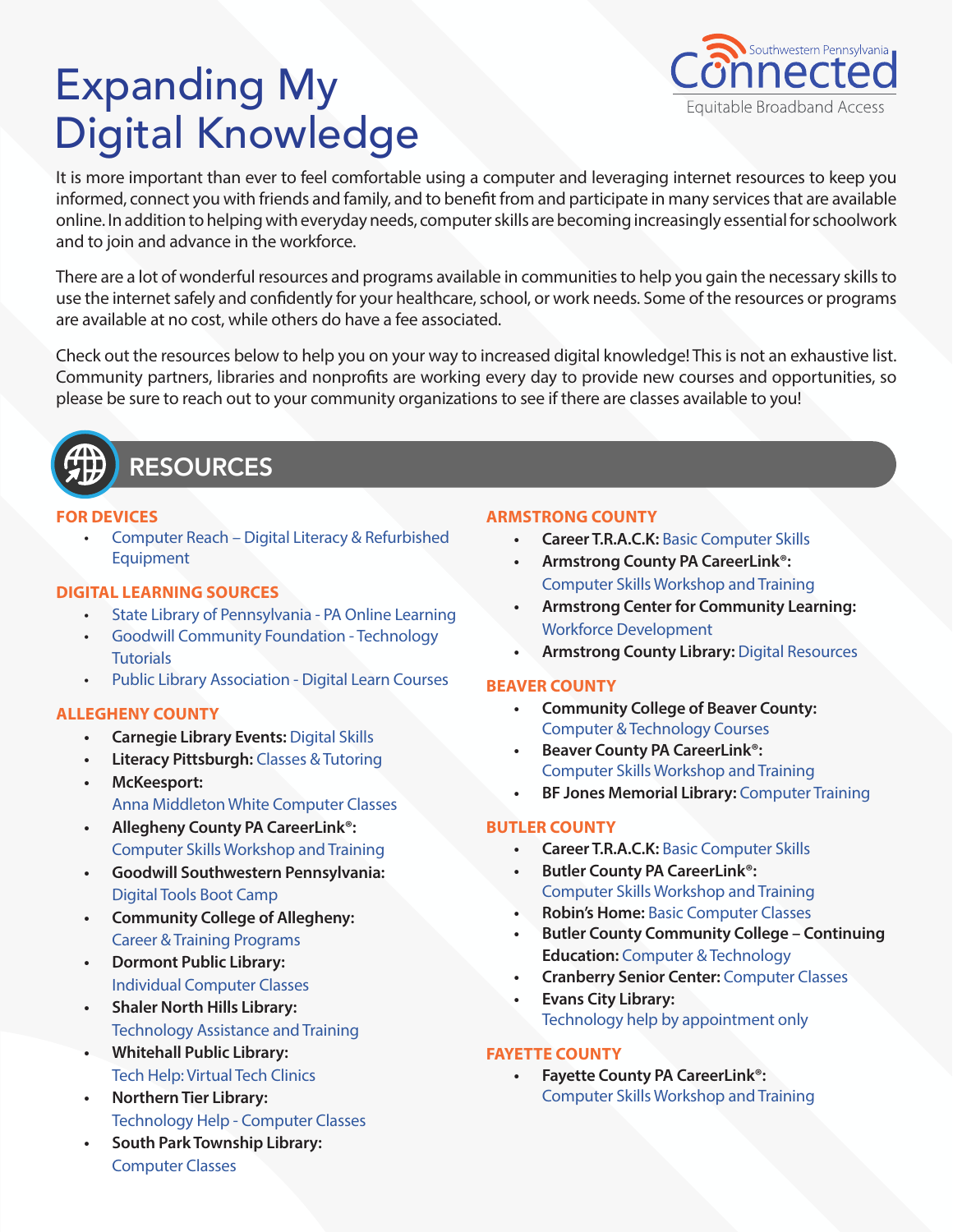### **GREENE COUNTY**

- **• Blueprints:** [Computer Basics](https://myblueprints.org/services/mind/digital-literacy/)
- **• Greene County PA CareerLink®:** [Computer Skills Workshop and Training](https://www.pacareerlink.pa.gov/jponline/JobSeeker/Calendar?k3hslYAwSdYvVKcno6AR94@Z_1fff0sYseHwjpb5d@I-oq3oCNdYPpWBYB1_qL1ahUV0ATTST8xgJ79tgcKIO5pQw0eao0Ca)
- **• Eva K Bowlby Library:** [Google Training](https://my.nicheacademy.com/evakbowlby)

### **INDIANA COUNTY**

- **• Career T.R.A.C.K:** [Basic Computer Skills](http://www.tricountyct.com/index.php/programs-services/basic-computer-skills)
- **• Indiana County Technology Center:** [Basic Computer Skills Suite](https://www.ed2go.com/ictconline/online-courses/computer-courses/)
- **• Indiana University of Pennsylvania:** [Computer Literacy](https://catalog.iup.edu/preview_course_nopop.php?catoid=6&coid=20716)

### **LAWRENCE COUNTY**

- **• Lawrence County Learning Center:** [Digital Literacy](https://www.lawrencecountylearning.com/individuals/)
- **• Lawrence County PA CareerLink®:**  [Computer Skills Workshop and Training](https://www.pacareerlink.pa.gov/jponline/JobSeeker/Calendar?rTUS@rroQ7zZ_Rgl8LTTio2QMCLIjeD68ti5DVRkKJE-czxVnajObpknRMxTvJYvw0AXDCqDJsdgHyTZCxuQxnhGcTFhVXnv)

### **WASHINGTON COUNTY**

- **• Blueprints:** [Computer Basics](https://myblueprints.org/services/mind/digital-literacy/)
- **• Washington County PA CareerLink®:** [Digital Literacy Workshops](https://www.pacareerlink.pa.gov/jponline/JobSeeker/Calendar?kNysbSUa41i1v2kl2nowetXz7tOBqe1psLdA2RJDW7k-Rd9yzRnPmuLygX8bymsMkXuYW6AbopPPKZHEz0ZPVc2QMwAbyYzM)

### **WESTMORELAND COUNTY**

- **• Westmoreland County PA CareerLink**: [Computer Skills Workshop and Training](https://www.pacareerlink.pa.gov/jponline/JobSeeker/Calendar?koBgMsejCpzdc5s7_hAL6aq9mtlsd4ZTjdtDytBKyMM-dk12ivwXTaP2twjirns_oO38IC_nBmY_j@bIx4rwAQ1qvP7y28i_)
- **• Westmoreland County Community College**: [Workforce Development](https://westmoreland.edu/academics/workforce-development/index.html)



# COMMON INTERNET TERMS & MEANINGS

**Bandwidth:** The volume of information that can be sent over a connection in a measured amount of time.

**Broadband:** The term broadband commonly refers to high-speed internet access that is always on and faster than traditional DSL or dial-up access. Broadband is delivered through multiple technologies, like fiber optic cables, fixed antenna, satellite, mobile, and cable modem.

**Connectivity:** The ability to link to and communicate with other computer systems, electronic devices, software, or the internet.

**Connectivity Opportunity Areas:** Locations that are unserved and underserved with poor mobile and fixed broadband service speeds.

**Digital Equity:** A goal to ensure that everyone has equal access to technology tools, computers, and the internet and has the knowledge and skills to use them effectively.

**Digital Navigator:** Digital navigators are trained staff who work with residents on digital literacy including home connectivity and how to search for or apply for jobs and critical services.

**Download Speed:** The rate that data or information can be received by a user's computer or device from the internet.

**Mbps:** Megabits per second are units of measurement that generally refers to upload and download speeds to measure the file size of data transferred per second over a channel and are used to show how fast a network or internet connection is.

**Mesh Network:**Technology to provide seamless wireless via multiple mesh nodes, or Wi-Fi extenders, that work together to route data to and from users.

**Network:** A system that connects two or more computing devices for transmitting or sharing information.

**Served:** Locations that have access to high-speed internet as it is currently defined by the FCC is 25 Mbps download/3 Mbps upload.

**Small Cell Technology:** Wireless transmitters and receivers (pizza-box sized) designed to provide network coverage to smaller areas. It strengthens coverage and data transfer speeds where devices might otherwise compete for bandwidth. 5G is built on small cell technology.

**Underserved:** Locations where internet service is at or above the FCC threshold but with no access to broadband service at speeds 100 Mbps download and 20 Mbps upload.

**Unserved:** Locations with no access to internet service at speeds that meet the FCC threshold of 25 Mbps download and 3 Mbps upload, meaning the internet connection is slow and unreliable or nonexistent.

**Upload Speed:** The rate that data or information is transferred from a user's computer or device to the internet.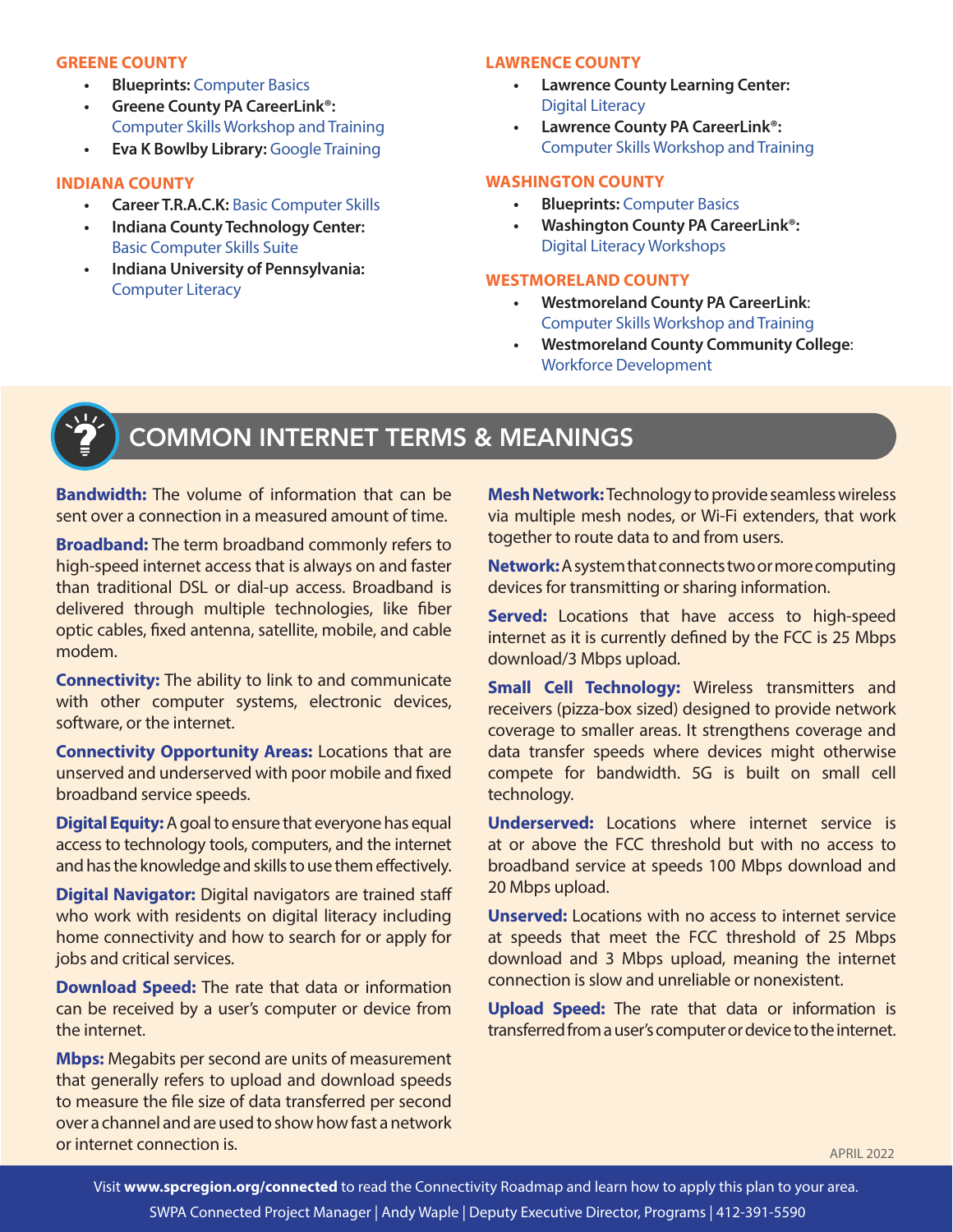

# About the Connectivity Roadmap

The Southwestern Pennsylvania Commission (SPC), in collaboration with Allies for Children, Metro21 and Traffic21 at Carnegie Mellon University, and a diverse, regional coalition of stakeholders, recognized the need for a regional Connectivity Roadmap to identify and guide the deployment of high-speed connectivity programs and projects throughout southwestern Pennsylvania.

Currently, many areas within the 10-county region lack adequate high-speed internet access and equipment that are essential for residents to better connect to jobs, education, and health care, and to attract new business. The regional Connectivity Roadmap provides a guide for building a more comprehensive and equitable broadband network that will help people connect to opportunity.

The southwestern Pennsylvania region will collaborate to invest efficiently and equitably in high-speed internet networks and programs that are AVAILABLE, ACCESSIBLE, and AFFORDABLE to all to ensure our region is connected and thriving socially and economically.

Rapid changes to broadband technology and policy create an evolving landscape of opportunities and partners for achieving all the goals for a connected future. The Regional Vision is composed of 12 overarching goals that includes strategies to achieve each specific goal to provide equitable connectivity across the 10 counties and the City of Pittsburgh. Meeting the 100/20 Mbps speed threshold will require extensive investment over time.

Rather than identify a comprehensive set of future projects that may quickly become obsolete in this changing landscape, the Connectivity Roadmap provides several tools to guide the selection of projects as priorities shift.

**The Project Identification Decision Tree guides decision-making through the steps needed to meet a given need, according to the existing conditions and type of need.** 

**The Measures of Effectiveness rate and weight projects according to an extensive set of metrics that include technical and equitable qualifications.** 

**Fourteen initial projects have been prepared to illustrate priority infrastructure improvements that meet the needs of each county, by starting first with areas that are unserved.**

The Connectivity Roadmap not only identifies regional goals, and how to identify projects, but also provides recommendations and next steps for SPC, county and city leadership, and other partners to improve broadband infrastructure, tools, and skills across southwestern Pennsylvania.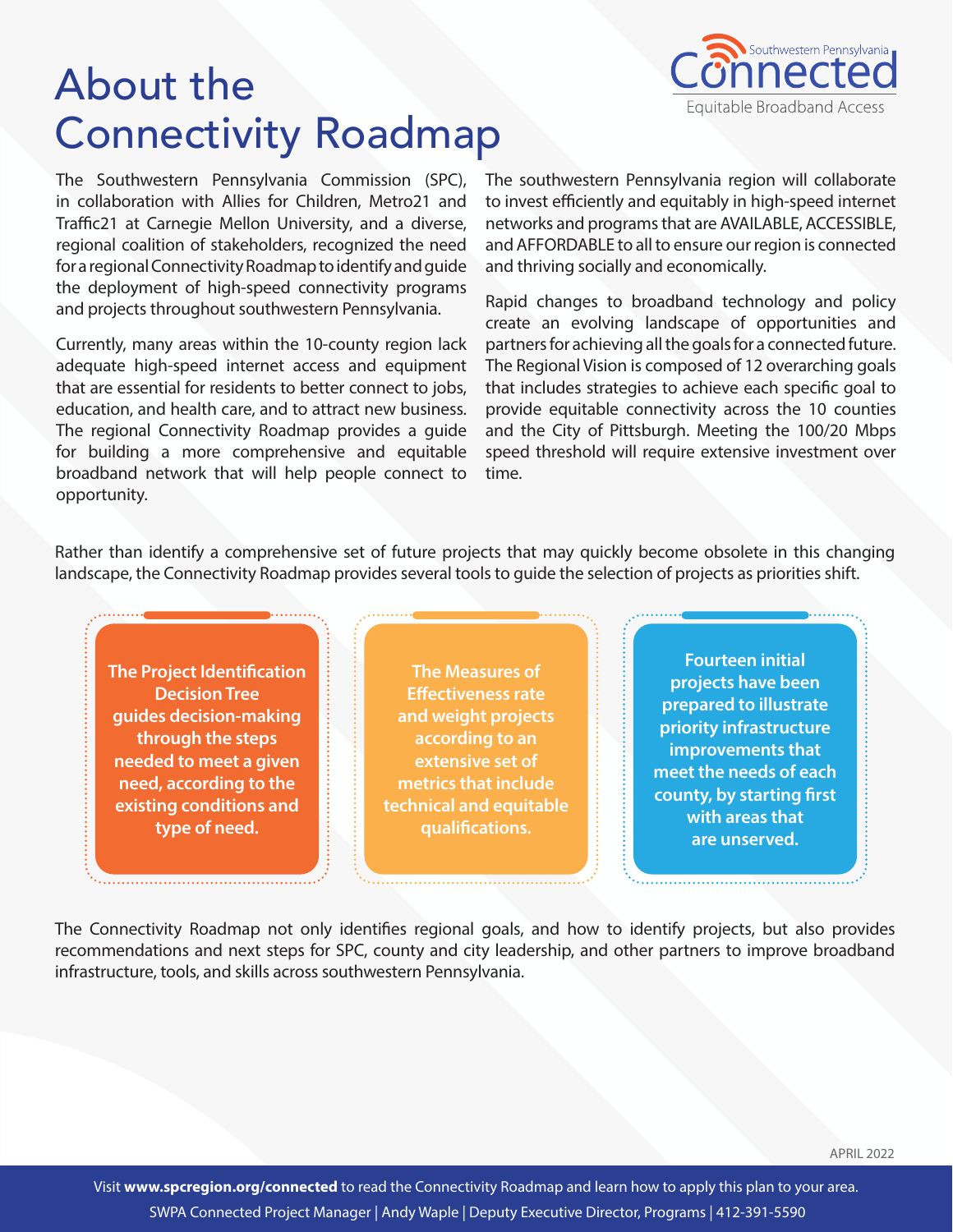# A Regional Vision and Strategic Goals



The Connectivity Roadmap was guided by a public survey, county interviews, workshops with regional providers, nonprofits, local and state government leaders, industry experts, and community organizations; and best practices. Out of all the collectively shared and discussed ideas, major themes emerged as primary community-backed goals. These **12 REGIONAL GOALS** for Connectivity include comprehensive strategies to advance the Regional Vision.

# **Establish Network Redundancy**

A connected lifestyle requires an energy source to power the increasing number and type of devices we use. Network redundancy acknowledges that our region wishes to increase resiliency and anticipates ways to strengthen our energy grid and build redundancy into each level of the communications system.

**Invest in Expanded Infrastructure and Establish a Fiber Backbone**

This Vision proposes including fiber in other infrastructure projects to maximize efficiencies in construction and maintenance and to utilize available rights-of-way. Providers and local governments can partner together along "smart corridors" to provide shared space for fiber and 5G infrastructure that multiple providers can use, creating a strong backbone of middle- mile service through each county.



High-speed internet is not treated as a public necessity. Landlords do not have to guarantee access to internet, public buildings do not have to provide it, and there is no governmental entity to oversee and enforce its accessibility. Broadband should be expanded into the public domain through public policy and public funding.



**Support Industry Sectors**  (i.e., Transportation and Agriculture)

Regional and local leaders must understand how broadband intersects with and supports efficiencies and innovation in transportation, agriculture, and other industry sectors. Broadband investments in the region also support cutting-edge technologies, robotics, and modern equipment that will enable our industries to be leaders in the nation and drive economic growth and prosperity.





# **Expand Broadband in the Public Domain**

Following up on reframing broadband as a public necessity, the Regional Vision imagines high-speed internet being made available within the public realm. Public buildings and spaces should consider providing internet as they provide light and water. Building publicly accessible internet networks will make access more equitable and affordable to all.



# **Prioritize Digital Equity for All Existing and Potential Users**

At the core of inclusion and literacy goals, there is a desired outcome of digital equity. Broadband access directly impacts economic mobility: resources available online connect users to greater job markets, permit flexibility to work from home, support the freedom to make individual choices about personal health and safety, and open up a variety of training and educational opportunities. Every resident who wants a better future for themselves should be able to benefit from the digital economy.